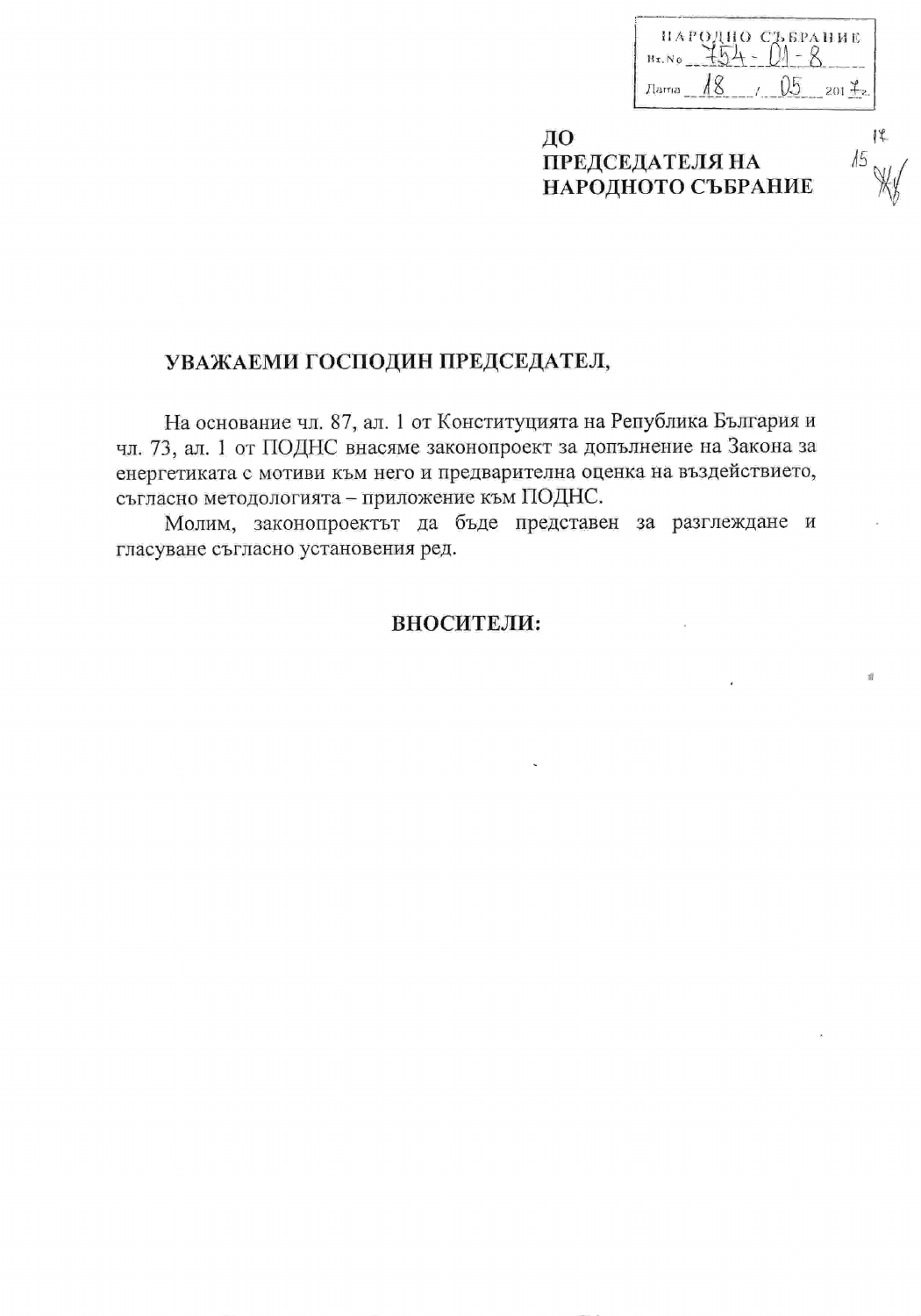ПРОEKT!

## ЗАКОН

## за допълнение на Закона за енергетиката

((обн., ДВ, бр. 107 от 2003 г.; изм., бр. 18 от 2004 г., бр. 18 и 95 от 2005 г., бр. 30, 65 и 74 от 2006 г., бр. 49, 55 и 59 от 2007 г., бр. 36, 43 и 98 от 2008 г., бр. 35, 41, 42, 82 и 103 от 2009 г., бр. 54 и 97 от 2010 г., бр. 35 и 47 от 2011 г., бр. 38, 54 и 82 от 2012 г., бр. 15, 20, 23, 59 и 66 от 2013 г., бр. 98 от 2014 г., бр. 14, 17, 35, 48 и 56 от 2015 г., бр. 42, 47 и 105 от 2016 г.)

Параграф единствен. В чл. 30, ал. 4 след думата "използват" се добавя "не по-малко от 70 на сто от".

Вносители: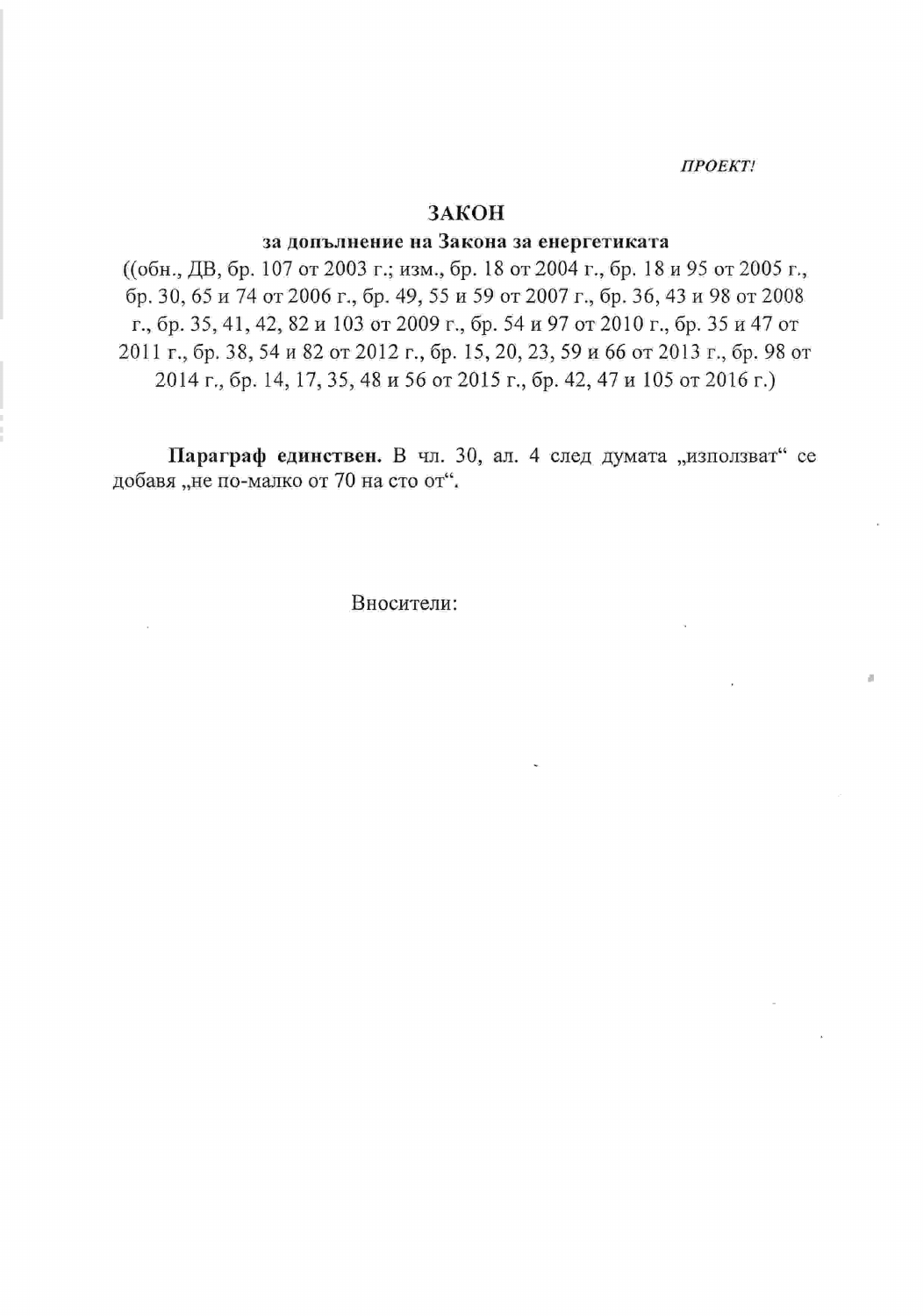## **МОТИВИ**

Предложението създава точен критерий, въз основа на който да бъдат преценявани производителите с оглед тяхното изключване от приложното поле на разпоредбата на чл. 30, ал. 4 от Закона за енергетиката. В тази връзка изменението цели прецизиране на разпоредбата, респективно създаване на яснота и сигурност при нейното прилагане.

#### **ВНОСИТЕЛИ:**

 $\ddot{\phantom{0}}$ 

 $\lambda$